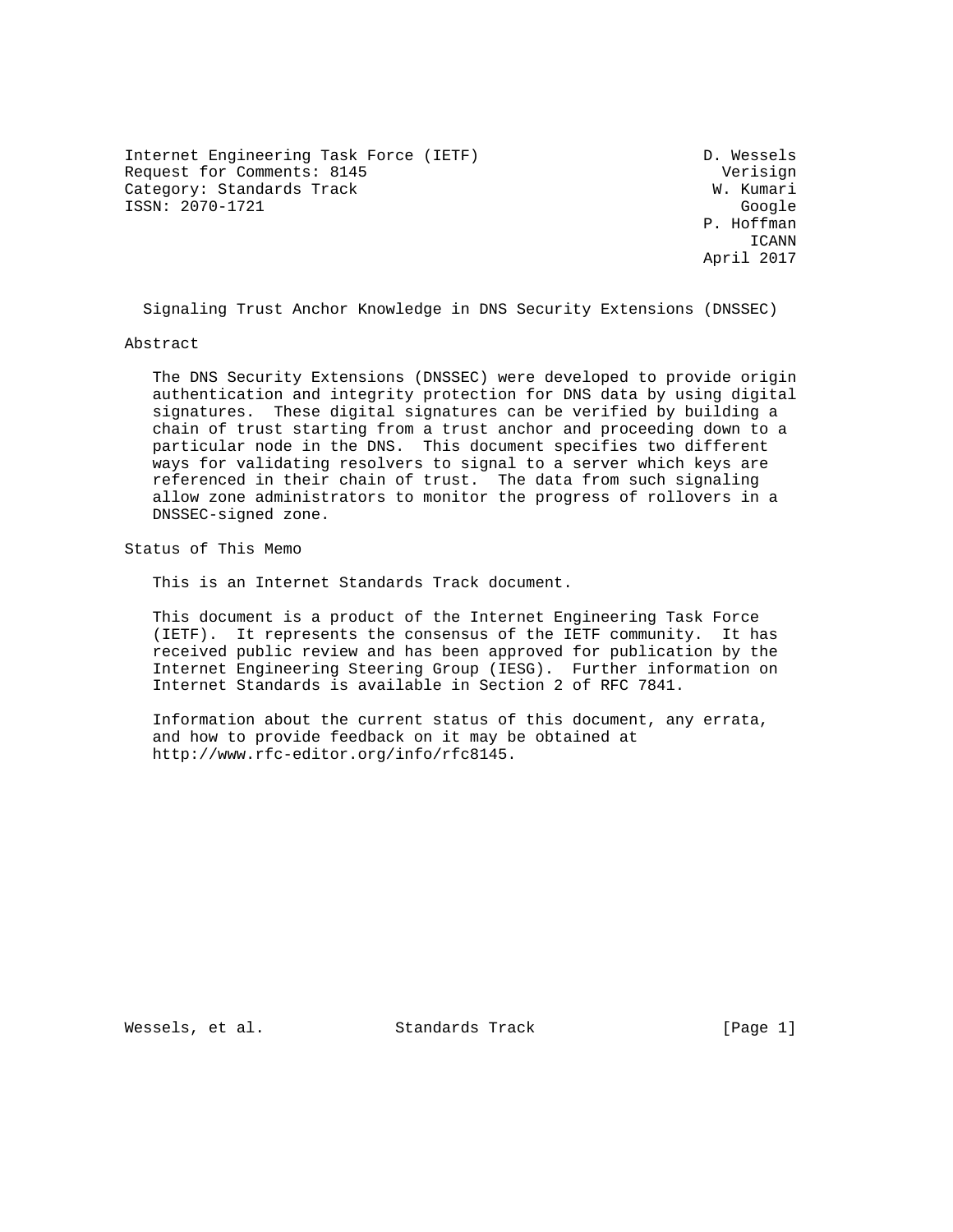# Copyright Notice

 Copyright (c) 2017 IETF Trust and the persons identified as the document authors. All rights reserved.

 This document is subject to BCP 78 and the IETF Trust's Legal Provisions Relating to IETF Documents

 (http://trustee.ietf.org/license-info) in effect on the date of publication of this document. Please review these documents carefully, as they describe your rights and restrictions with respect to this document. Code Components extracted from this document must include Simplified BSD License text as described in Section 4.e of the Trust Legal Provisions and are provided without warranty as described in the Simplified BSD License.

Table of Contents

| 2.               |                                                        |
|------------------|--------------------------------------------------------|
| $\overline{3}$ . |                                                        |
|                  |                                                        |
|                  |                                                        |
|                  |                                                        |
|                  |                                                        |
|                  | 4.2.1.1. Validating Stub Resolvers 7                   |
|                  | 4.2.1.2. Non-validating Stub Resolvers 7               |
|                  |                                                        |
|                  | 4.2.2.1. Validating Recursive Resolvers 7              |
|                  |                                                        |
|                  | 4.2.2.2. Non-validating Recursive Resolvers  8         |
|                  |                                                        |
|                  |                                                        |
|                  |                                                        |
|                  |                                                        |
|                  |                                                        |
|                  | 5.3.1. Interaction with Aggressive Negative Caching  9 |
| რ —              |                                                        |
|                  |                                                        |
|                  |                                                        |
|                  |                                                        |
|                  |                                                        |
|                  |                                                        |
|                  |                                                        |
|                  |                                                        |

Wessels, et al. Standards Track [Page 2]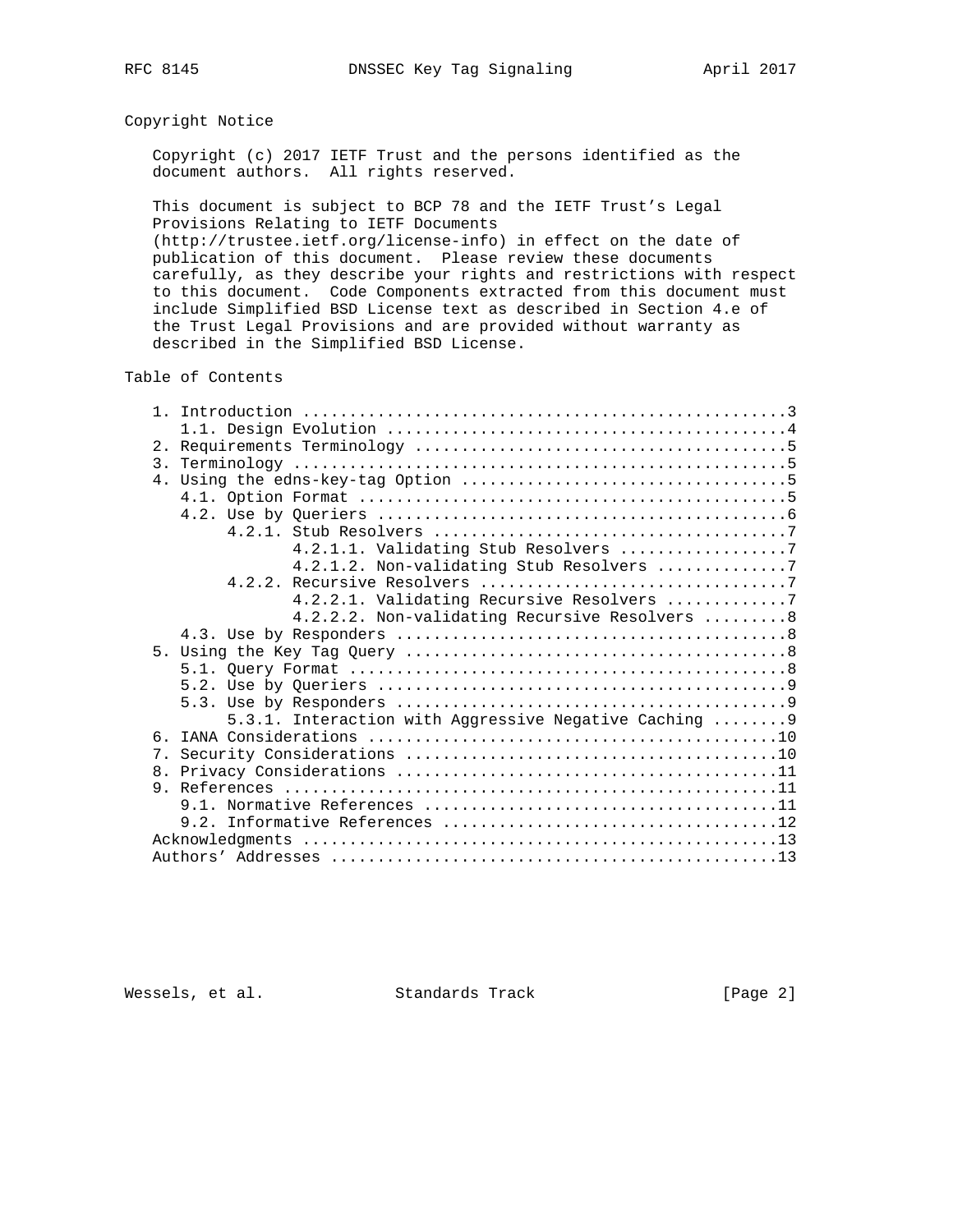# 1. Introduction

 The DNS Security Extensions (DNSSEC) [RFC4033] [RFC4034] [RFC4035] were developed to provide origin authentication and integrity protection for DNS data by using digital signatures. DNSSEC uses Key Tags to efficiently match signatures to the keys from which they are generated. The Key Tag is a 16-bit value computed from the RDATA portion of a DNSKEY resource record (RR) using a formula not unlike a ones-complement checksum. RRSIG RRs contain a Key Tag field whose value is equal to the Key Tag of the DNSKEY RR that validates the signature.

 Likewise, Delegation Signer (DS) RRs also contain a Key Tag field whose value is equal to the Key Tag of the DNSKEY RR to which it refers.

 This document specifies how validating resolvers can tell a server, in a DNS query, which DNSSEC key(s) they would use to validate the server's responses. It describes two independent methods for conveying Key Tag information between clients and servers:

- 1. placing an EDNS option in the OPT RR [RFC6891] that contains the Key Tags (described in Section 4)
- 2. periodically sending special "Key Tag queries" to a server authoritative for the zone (described in Section 5)

 Each of these new signaling mechanisms is OPTIONAL to implement and use. These mechanisms serve to measure the acceptance and use of new DNSSEC trust anchors and key signing keys (KSKs). This signaling data can be used by zone administrators as a gauge to measure the successful deployment of new keys. This is of particular interest for the DNS root zone in the event of key and/or algorithm rollovers that rely on [RFC5011] to automatically update a validating DNS resolver's trust anchor.

 This document does not introduce new processes for rolling keys or updating trust anchors. Rather, it specifies a means by which a DNS query can signal the set of keys that a client uses for DNSSEC validation.

Wessels, et al. Standards Track [Page 3]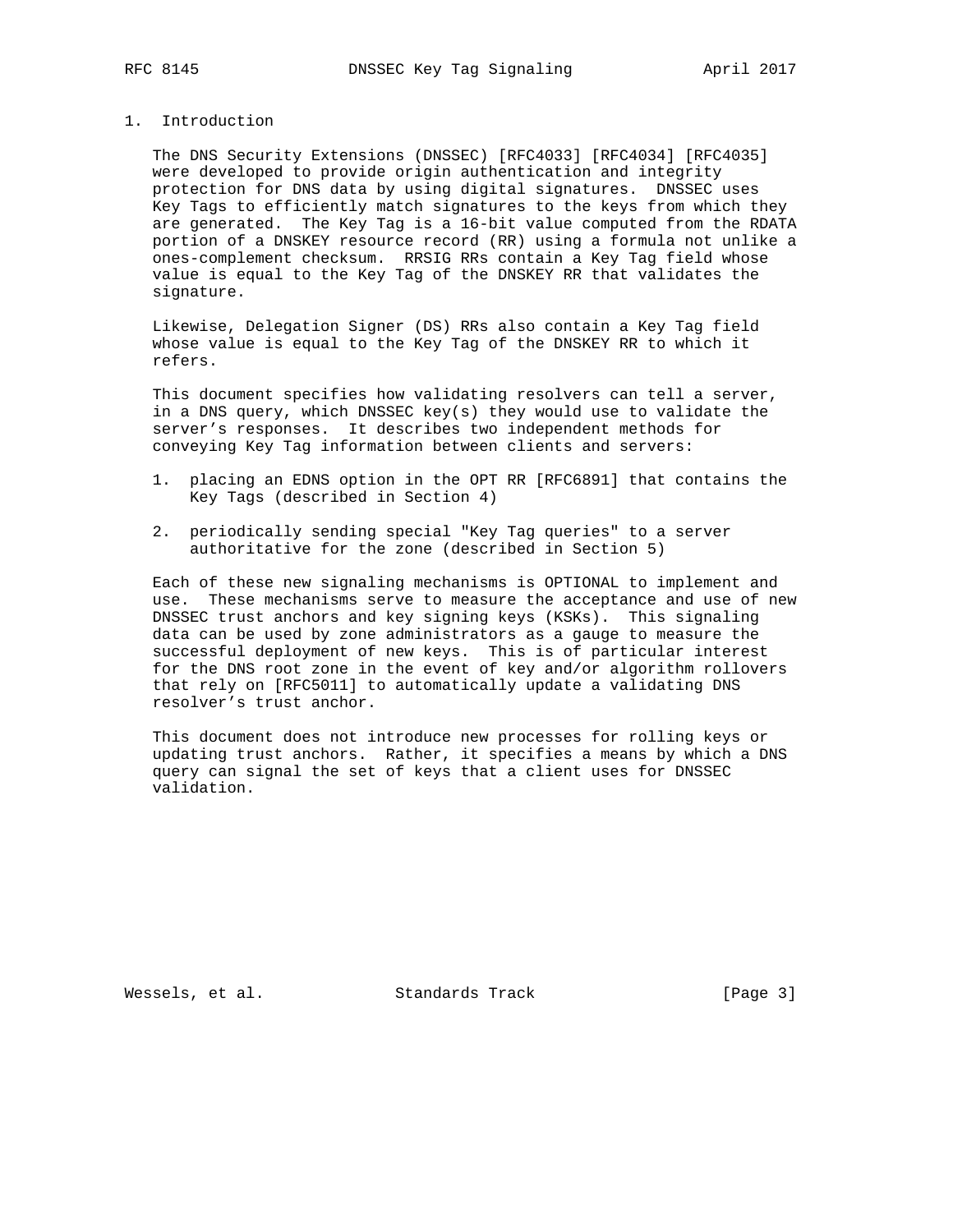# 1.1. Design Evolution

 Initially, when the work on this document started, it proposed including Key Tag values in a new EDNS(0) option code. It was modeled after [RFC6975], which provides DNSSEC algorithm signaling.

 The authors received feedback from participants in the DNSOP Working Group that it might be better to convey Key Tags in the QNAME of a separate DNS query, rather than as an EDNS(0) option. Mostly, this is because forwarding (e.g., from stub to recursive to authoritative) could be problematic. Reasons include the following:

- 1. EDNS(0) is a hop-by-hop protocol. Unknown option codes would not be forwarded by default, as per [RFC6891].
- 2. Middleboxes might block entire queries containing unknown EDNS(0) option codes.
- 3. A recursive resolver might need to remember Key Tag values (i.e., keep state) received from its stub clients and then forward them at a later opportunity.

 One advantage of the EDNS(0) option code is that it is possible to see that a stub client has a different Key Tag list than its forwarder. In the QNAME-based approach, this is not possible because queries originated by a stub and a forwarder are indistinguishable. The authors feel that this advantage is not sufficient to justify the EDNS(0) approach.

 One downside to the QNAME approach is that it uses a separate query, whereas with EDNS(0) the Key Tag values are "piggybacked" onto an existing DNSKEY query. For this reason, this document recommends only sending QNAME-based Key Tag queries for trust anchors, although EDNS-based Key Tags can be sent with any DNSKEY query.

 Another downside to the QNAME-based approach is that since the trust anchor zone might not contain labels matching the QNAME, these queries could be subject to aggressive negative caching features now in development by the Working Group. This could affect the amount of signaling sent by some clients compared to others.

 A probably minor downside to the QNAME-based approach is that it cannot be used with extremely long query names if the addition of the prefix would cause the name to be longer than 255 octets.

Wessels, et al. Standards Track [Page 4]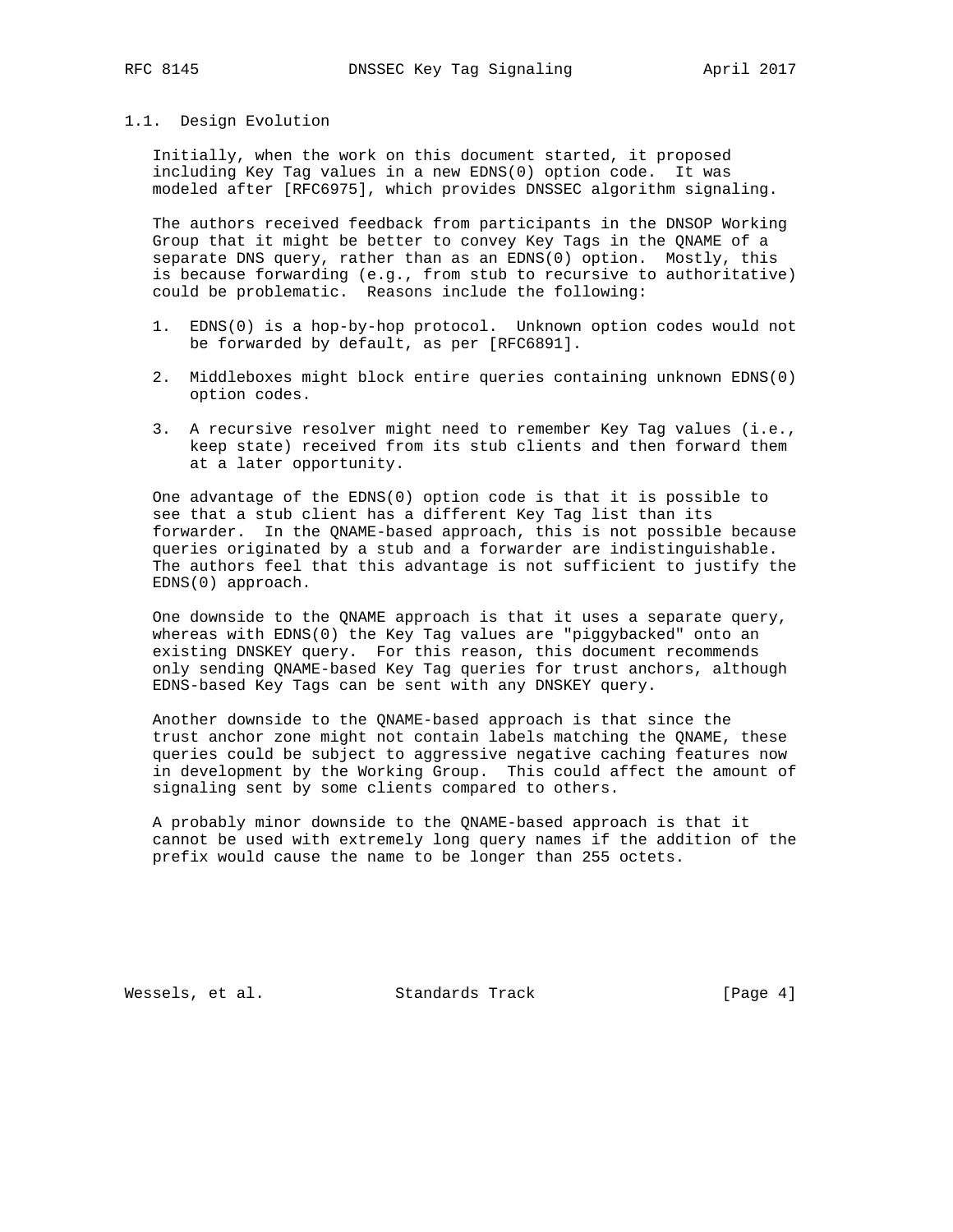## 2. Requirements Terminology

 The key words "MUST", "MUST NOT", "REQUIRED", "SHALL", "SHALL NOT", "SHOULD", "SHOULD NOT", "RECOMMENDED", "MAY", and "OPTIONAL" in this document are to be interpreted as described in [RFC2119].

- 3. Terminology
	- Trust Anchor: A configured DNSKEY RR or DS RR hash of a DNSKEY RR. A validating security-aware resolver uses this public key or hash as a starting point for building the authentication chain to a signed DNS response. In general, a validating resolver will have to obtain the initial values of its trust anchors via some secure or trusted means outside the DNS protocol. Presence of a trust anchor also implies that the resolver should expect the zone to which the trust anchor points to be signed. (This paragraph is quoted from Section 2 of [RFC4033].)
	- Key Tag: A 16-bit integer that identifies and enables efficient selection of DNSSEC public keys. A Key Tag value can be computed over the RDATA of a DNSKEY RR. The Key Tag field in the RRSIG and DS records can be used to help select the corresponding DNSKEY RR efficiently when more than one candidate DNSKEY RR is available. For most algorithms, the Key Tag is a simple 16-bit modular sum of the DNSKEY RDATA. See [RFC4034], Appendix B.
- 4. Using the edns-key-tag Option
- 4.1. Option Format

The edns-key-tag option is encoded as follows:

| $+ - - + - - + - - +$ |                                       |                 |
|-----------------------|---------------------------------------|-----------------|
|                       | OPTION-CODE                           |                 |
|                       | --+--+--+--+--+--+--+--+--+--+--+--+- |                 |
|                       | OPTION-LENGTH                         |                 |
|                       |                                       |                 |
|                       | KEY-TAG                               |                 |
| $+ - - + - - + - - +$ | --+--+--+--+--+--+--+                 | --+--+--+--+--+ |
|                       |                                       |                 |
|                       |                                       |                 |

Wessels, et al. Standards Track [Page 5]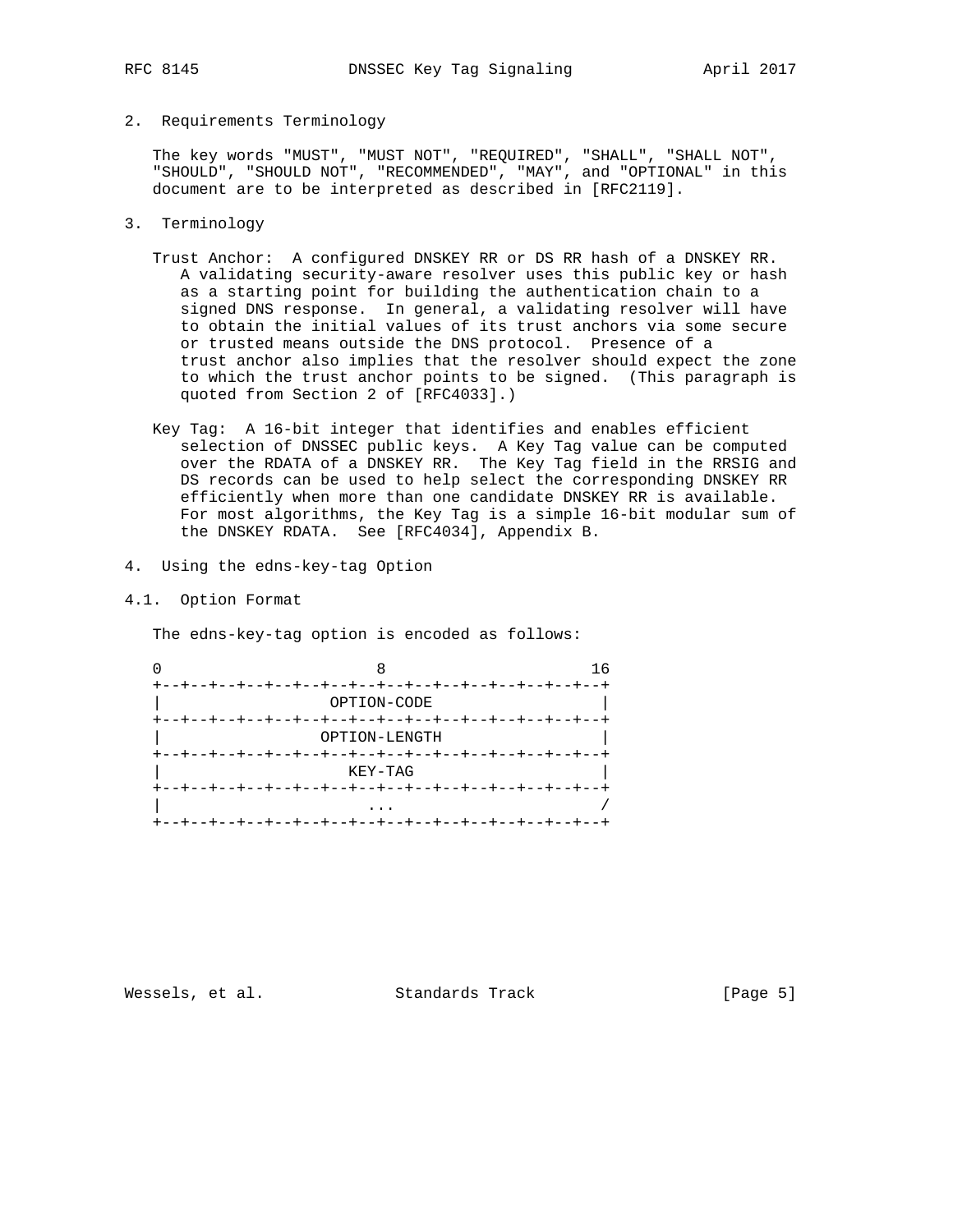where:

OPTION-CODE: The EDNS0 option code assigned to edns-key-tag (14).

OPTION-LENGTH: The value 2 x number of key-tag values present.

KEY-TAG: One or more 16-bit Key Tag values ([RFC4034], Appendix B).

4.2. Use by Queriers

 A validating resolver sets the edns-key-tag option in the OPT RR when sending a DNSKEY query. The validating resolver SHOULD also set the DNSSEC OK bit (also known as the DO bit) [RFC4035] to indicate that it wishes to receive DNSSEC RRs in the response.

 A DNS client MUST NOT include the edns-key-tag option for non-DNSKEY queries.

 The KEY-TAG value(s) included in the edns-key-tag option represents the Key Tag of the trust anchor or DNSKEY RR that will be used to validate the expected response. When the client sends a DNSKEY query, the edns-key-tag option represents the Key Tag(s) of the KSK(s) of the zone for which the server is authoritative. A validating resolver learns the Key Tag(s) of the KSK(s) from the zone's DS record(s) (found in the parent) or from a trust anchor.

 A DNS client SHOULD include the edns-key-tag option when issuing a DNSKEY query for a zone corresponding to a trust anchor.

 A DNS client MAY include the edns-key-tag option when issuing a DNSKEY query for a non-trust anchor zone (i.e., Key Tags learned via DS records). Since some DNSSEC validators implement bottom-up validation, a non-trust anchor Key Tags zone might not be known at the time of the query. Such a validator can include the edns-key-tag option based on previously cached data.

 A DNS client MUST NOT include Key Tag(s) for keys that are not learned via either a trust anchor or DS records.

 Since the edns-key-tag option is only set in the query, if a client sees these options in the response, no action needs to be taken and the client MUST ignore the option values.

Wessels, et al. Standards Track [Page 6]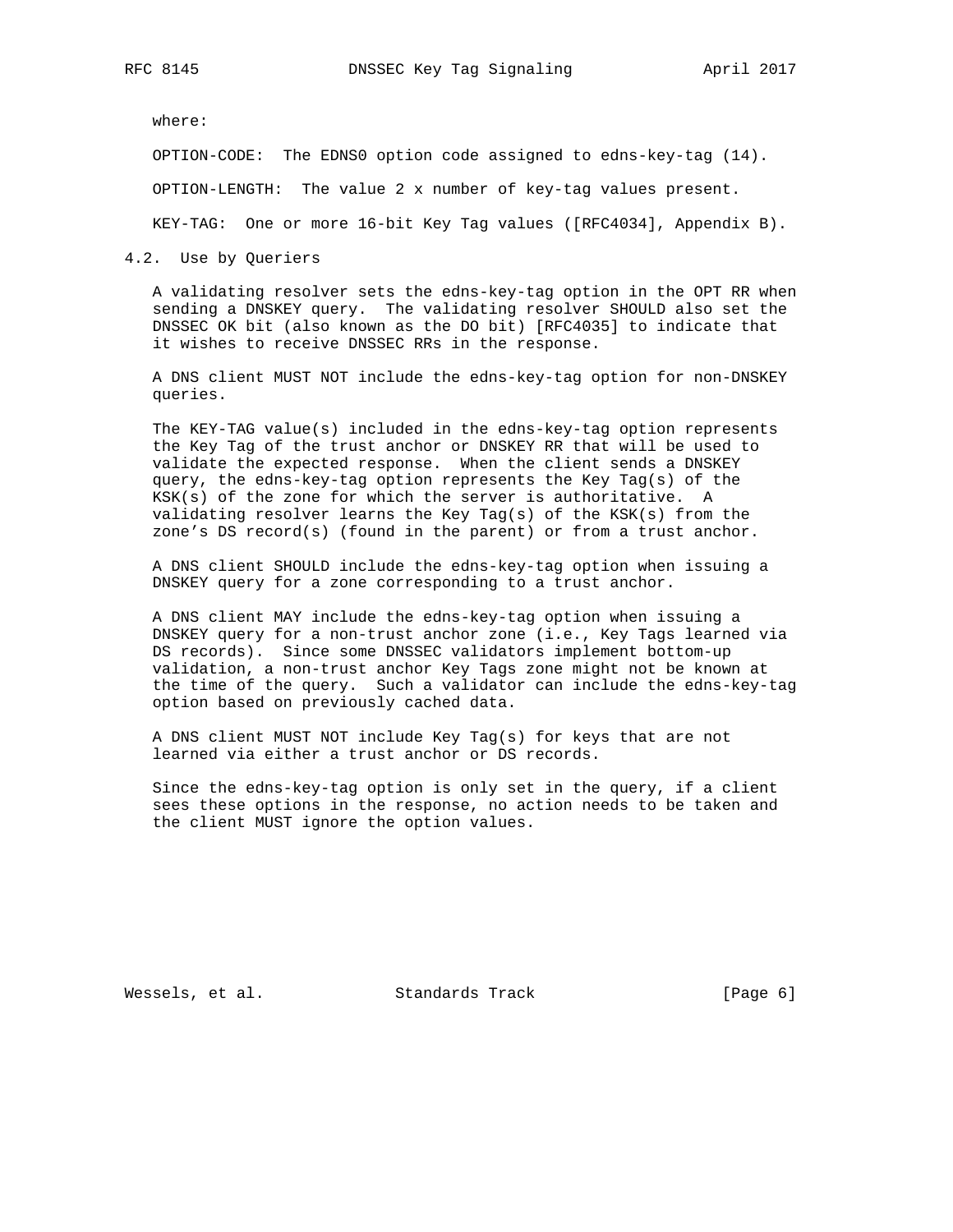4.2.1. Stub Resolvers

 Typically, stub resolvers rely on an upstream recursive resolver (or cache) to provide a response. Optimal setting of the edns-key-tag option depends on whether the stub resolver elects to perform its own validation.

#### 4.2.1.1. Validating Stub Resolvers

 A validating stub resolver sets the DNSSEC OK bit [RFC4035] to indicate that it wishes to receive additional DNSSEC RRs (i.e., RRSIG RRs) in the response. Such validating resolvers SHOULD include the edns-key-tag option in the OPT RR when sending a DNSKEY query.

4.2.1.2. Non-validating Stub Resolvers

 The edns-key-tag option MUST NOT be included by non-validating stub resolvers.

#### 4.2.2. Recursive Resolvers

## 4.2.2.1. Validating Recursive Resolvers

 A validating recursive resolver is, by definition, configured with at least one trust anchor. Thus, a recursive resolver SHOULD include the edns-key-tag option in its DNSKEY queries as described above.

 In addition, the clients of a validating recursive resolver might be configured to do their own validation, with their own trust anchor(s). When a validating recursive resolver receives a query that includes the edns-key-tag option with a Key Tag list that differs from its own, it SHOULD forward both the client's Key Tag list and its own list. When doing so, the recursive resolver SHOULD transmit the two Key Tag lists using separate instances of the edns-key-tag option code in the OPT RR. For example, if the recursive resolver's Key Tag list is (19036, 12345) and the stub/client's list is (19036, 34567), the recursive resolver would include the edns-key-tag option twice: once with values (19036, 12345) and once with values (19036, 34567).

 A validating recursive resolver MAY combine stub/client Key Tag values from multiple incoming queries into a single outgoing query. It is RECOMMENDED that implementations place reasonable limits on the number of Key Tags to include in the outgoing edns-key-tag option.

Wessels, et al. Standards Track [Page 7]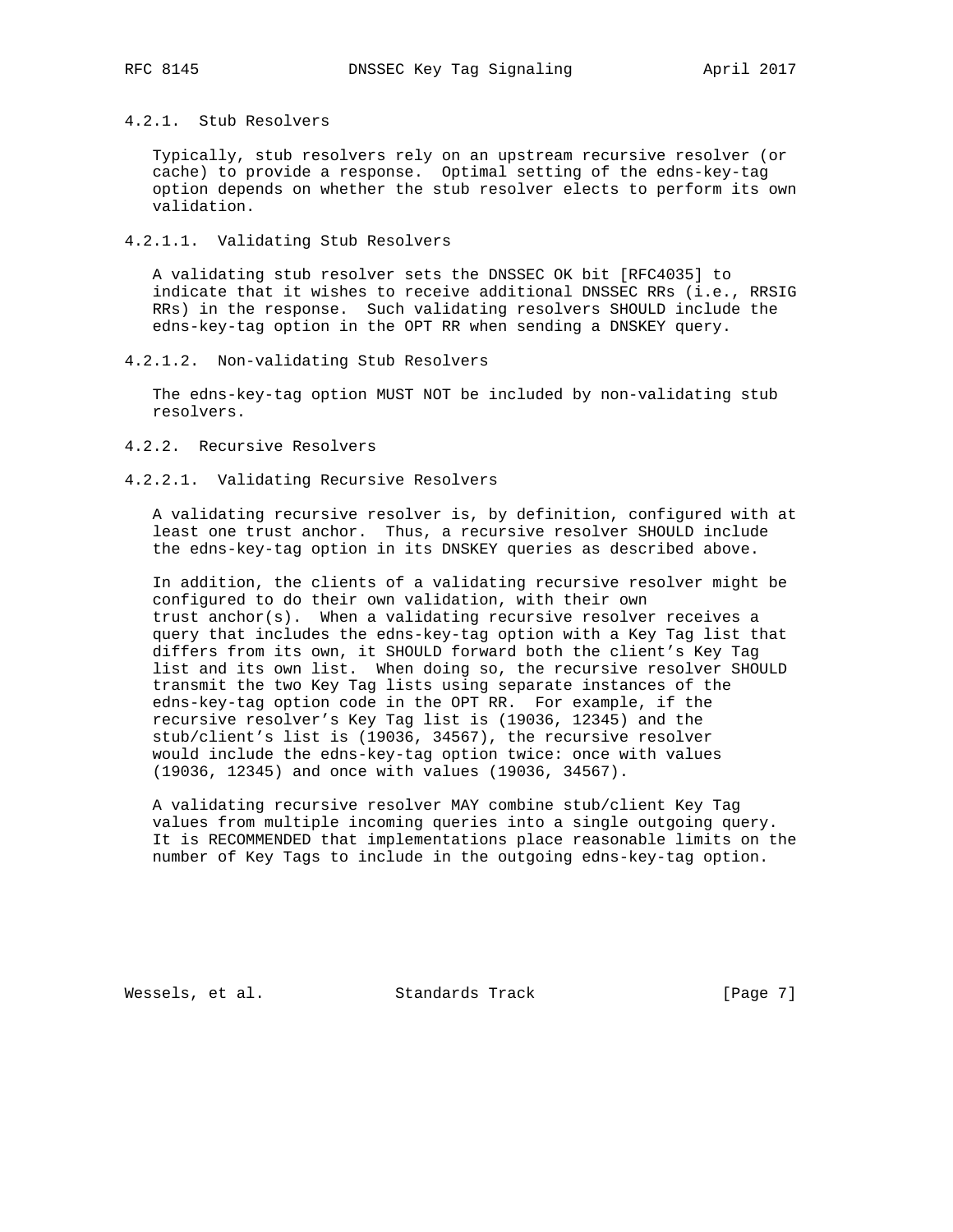If the client included the DNSSEC OK and Checking Disabled (CD) bits but did not include the edns-key-tag option in the query, the validating recursive resolver MAY include the option with its own Key Tag values in full.

 Validating recursive resolvers MUST NOT set the edns-key-tag option in the final response to the stub client.

4.2.2.2. Non-validating Recursive Resolvers

 Recursive resolvers that do not validate responses SHOULD copy the edns-key-tag option seen in received queries, as they represent the wishes of the validating downstream resolver that issued the original query.

4.3. Use by Responders

 An authoritative name server receiving queries with the edns-key-tag option MAY log or otherwise collect the Key Tag values to provide information to the zone operator.

 A responder MUST NOT include the edns-key-tag option in any DNS response.

- 5. Using the Key Tag Query
- 5.1. Query Format

 A Key Tag query consists of a standard DNS query of type NULL and of class IN [RFC1035].

 The first component of the query name is the string "\_ta-" followed by a sorted, hyphen-separated list of hexadecimal-encoded Key Tag values. The zone name corresponding to the trust anchor is appended to this first component.

 For example, a validating DNS resolver that has a single root zone trust anchor with Key Tag 17476 (decimal) would originate a query of the form QTYPE=NULL, QCLASS=IN, QNAME=\_ta-4444.

 Hexadecimal values MUST be zero-padded to four hexadecimal digits. For example, if the Key Tag is 999 (decimal), it is represented in hexadecimal as 03e7.

Wessels, et al. Standards Track [Page 8]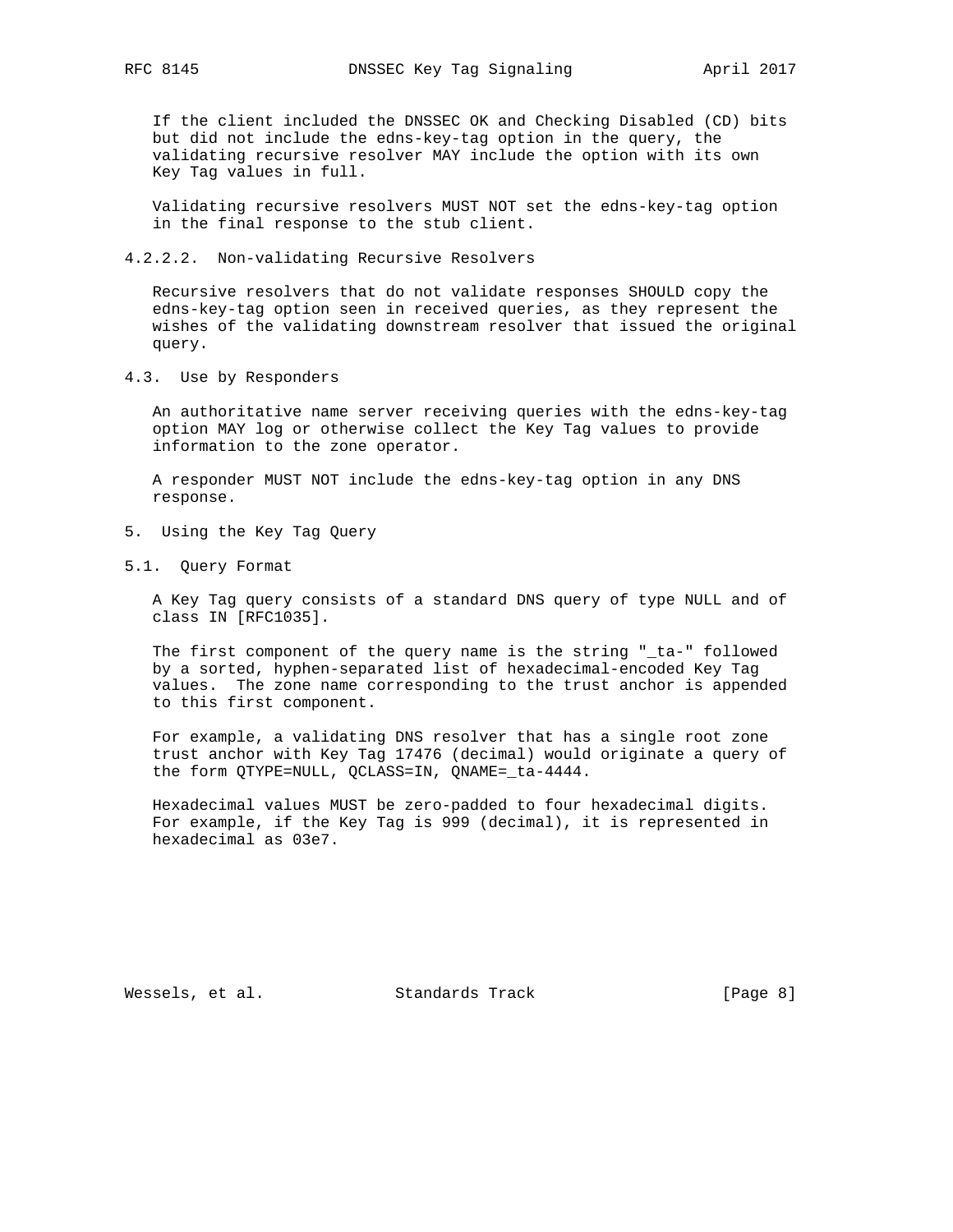When representing multiple Key Tag values, they MUST be sorted in order from smallest to largest. For example, a validating DNS resolver that has three trust anchors for the example.com zone with Key Tags 1589, 43547, 31406 (decimal) would originate a query of the form QTYPE=NULL, QCLASS=IN, QNAME=\_ta-0635-7aae-aa1b.example.com.

#### 5.2. Use by Queriers

 A validating DNS resolver (stub or recursive) SHOULD originate a Key Tag query whenever it also originates a DNSKEY query for a trust anchor zone. In other words, the need to issue a DNSKEY query is also the trigger to issue a Key Tag query.

The value(s) included in the Key Tag query represents the Key Tag(s) of the trust anchor that will be used to validate the expected DNSKEY response.

 A validating DNS resolver SHOULD NOT originate Key Tag queries when also originating DNSKEY queries for non-trust anchor zones.

A non-validating DNS resolver MUST NOT originate Key Tag queries.

 DNS resolvers with caches SHOULD cache and reuse the response to a Key Tag query just as it would any other response.

#### 5.3. Use by Responders

 An authoritative name server receiving Key Tag queries MAY log or otherwise collect the Key Tag values to provide information to the zone operator.

 An authoritative name server MUST generate an appropriate response to the Key Tag query. A server does not need to have built-in logic that determines the response to Key Tag queries: the response code is determined by whether the data is in the zone file or covered by wildcards. The zone operator might want to add specific Key Tag records to its zone, perhaps with specific TTLs, to affect the frequency of Key Tag queries from clients.

5.3.1. Interaction with Aggressive Negative Caching

 Aggressive NSEC/NSEC3 negative caching [NSEC-NSEC3-Usage] may also affect the quality of Key Tag signaling. When the response code for a Key Tag query is NXDOMAIN, DNS resolvers that implement aggressive negative caching will send fewer Key Tag queries than resolvers that do not implement it.

Wessels, et al. Standards Track [Page 9]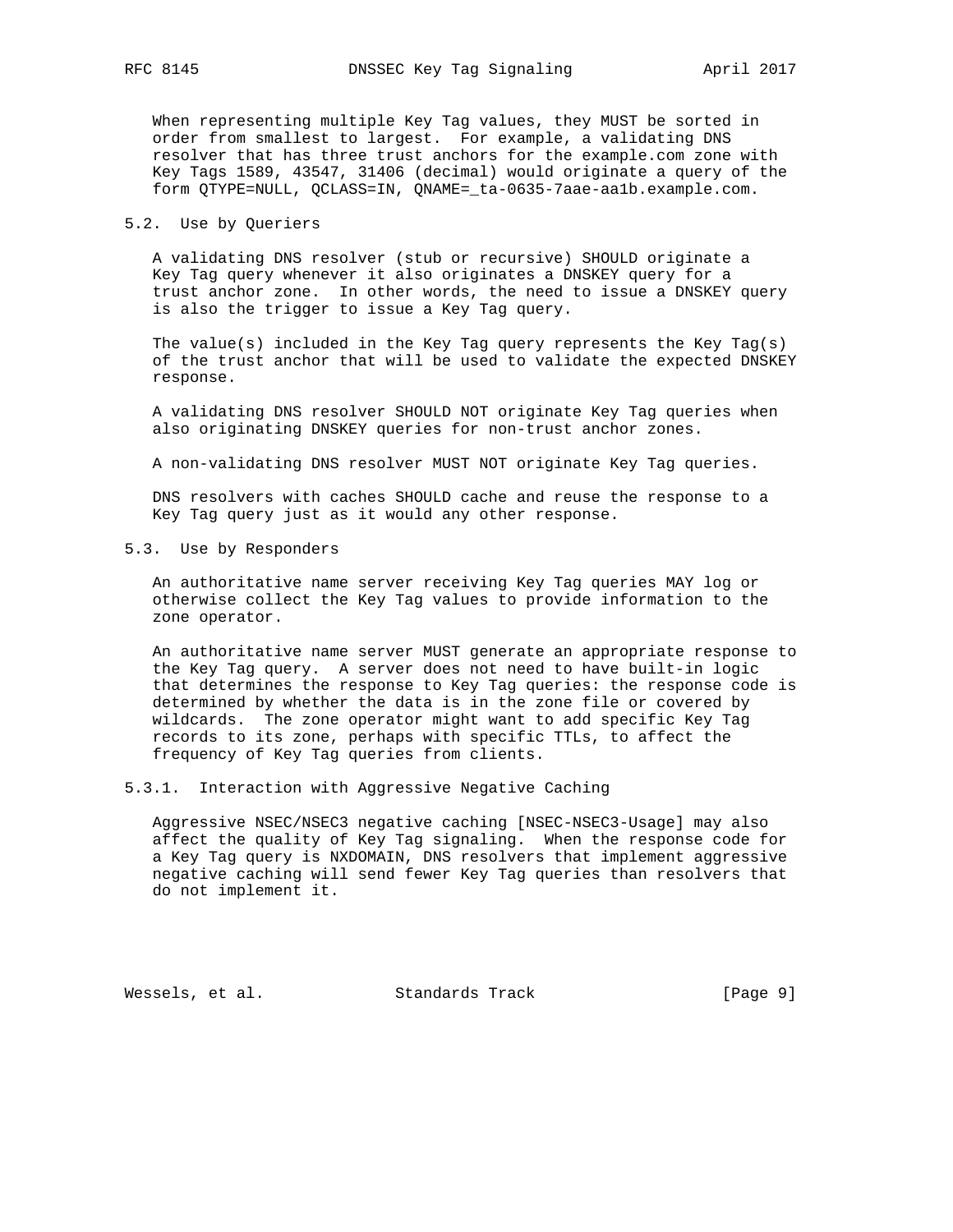For this reason, zone operators might choose to create records corresponding to expected Key Tag queries. During a rollover from Key Tag 1111 (hex) to Key Tag 2222 (hex), the zone could include the following records:

 \_ta-1111 IN NULL \# 0 \_ta-2222 IN NULL \# 0  $_t$  ta-1111-2222 IN NULL  $\# 0$ 

 Recall that when multiple Key Tags are present, the originating client MUST sort them from smallest to largest in the query name.

## 6. IANA Considerations

 IANA has assigned an EDNS0 option code for the edns-key-tag option in the "DNS EDNS0 Option Codes (OPT)" registry as follows:

|     | Value   Name                       | Status   Reference |  |
|-----|------------------------------------|--------------------|--|
| 114 | edns-key-tag   Optional   RFC 8145 |                    |  |

## 7. Security Considerations

 This document specifies two ways for a client to signal its trust anchor knowledge to a cache or server. The goal of these optional mechanisms is to signal new trust anchor uptake in clients to allow zone administrators to know when it is possible to complete a key rollover in a DNSSEC-signed zone.

 There is a possibility that an eavesdropper or server could infer the validator in use by a client by the Key Tag list seen. This may allow an attacker to find validators using old, possibly broken, keys. It could also be used to identify the validator or to narrow down the possible validator implementations in use by a client; the validator used by the client could have a known vulnerability that could be exploited by the attacker.

 Consumers of data collected from the mechanisms described in this document are advised that provided Key Tag values might be "made up" by some DNS clients with malicious, or at least mischievous, intentions. For example, an attacker with sufficient resources might try to generate large numbers of queries including only old Key Tag values, with the intention of delaying the completion of a key rollover.

Wessels, et al. Standards Track [Page 10]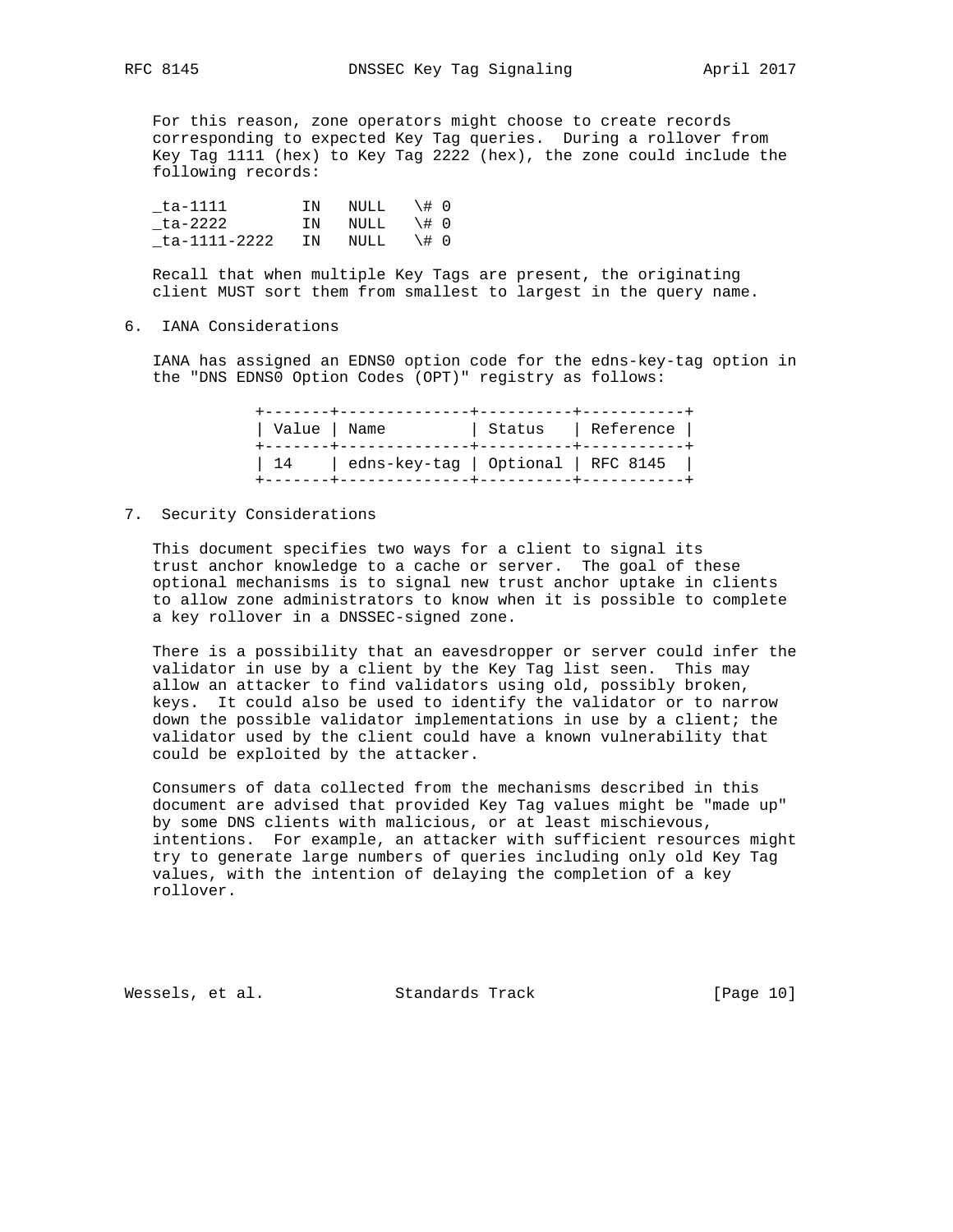DNSSEC does not require keys in a zone to have unique Key Tags. During a rollover, there is a small possibility that an old key and a new key will have identical Key Tag values. Zone operators relying on the edns-key-tag mechanism SHOULD take care to ensure that new keys have unique Key Tag values.

## 8. Privacy Considerations

 This proposal provides additional, optional "signaling" to DNS queries in the form of Key Tag values. While Key Tag values themselves are not considered private information, it may be possible for an eavesdropper to use Key Tag values as a fingerprinting technique to identify particular validating DNS clients. This may be especially true if the validator is configured with trust anchors for zones in addition to the root zone.

 A validating resolver need not transmit the Key Tags in every applicable query. Due to privacy concerns, such a resolver MAY choose to transmit the Key Tags for a subset of queries (e.g., every 25th time) or by random chance with a certain probability (e.g., 5%).

 Implementations of this specification MAY be administratively configured to only transmit the Key Tags for certain zones. For example, the software's configuration file may specify a list of zones for which the use of the mechanisms described here is allowed or denied. Since the primary motivation for this specification is to provide operational measurement data for root zone key rollovers, it is RECOMMENDED that implementations at least include the edns-key-tag option for root zone DNSKEY queries.

- 9. References
- 9.1. Normative References
	- [RFC1035] Mockapetris, P., "Domain names implementation and specification", STD 13, RFC 1035, DOI 10.17487/RFC1035, November 1987, <http://www.rfc-editor.org/info/rfc1035>.
	- [RFC2119] Bradner, S., "Key words for use in RFCs to Indicate Requirement Levels", BCP 14, RFC 2119, DOI 10.17487/RFC2119, March 1997, <http://www.rfc-editor.org/info/rfc2119>.
	- [RFC4033] Arends, R., Austein, R., Larson, M., Massey, D., and S. Rose, "DNS Security Introduction and Requirements", RFC 4033, DOI 10.17487/RFC4033, March 2005, <http://www.rfc-editor.org/info/rfc4033>.

Wessels, et al. Standards Track [Page 11]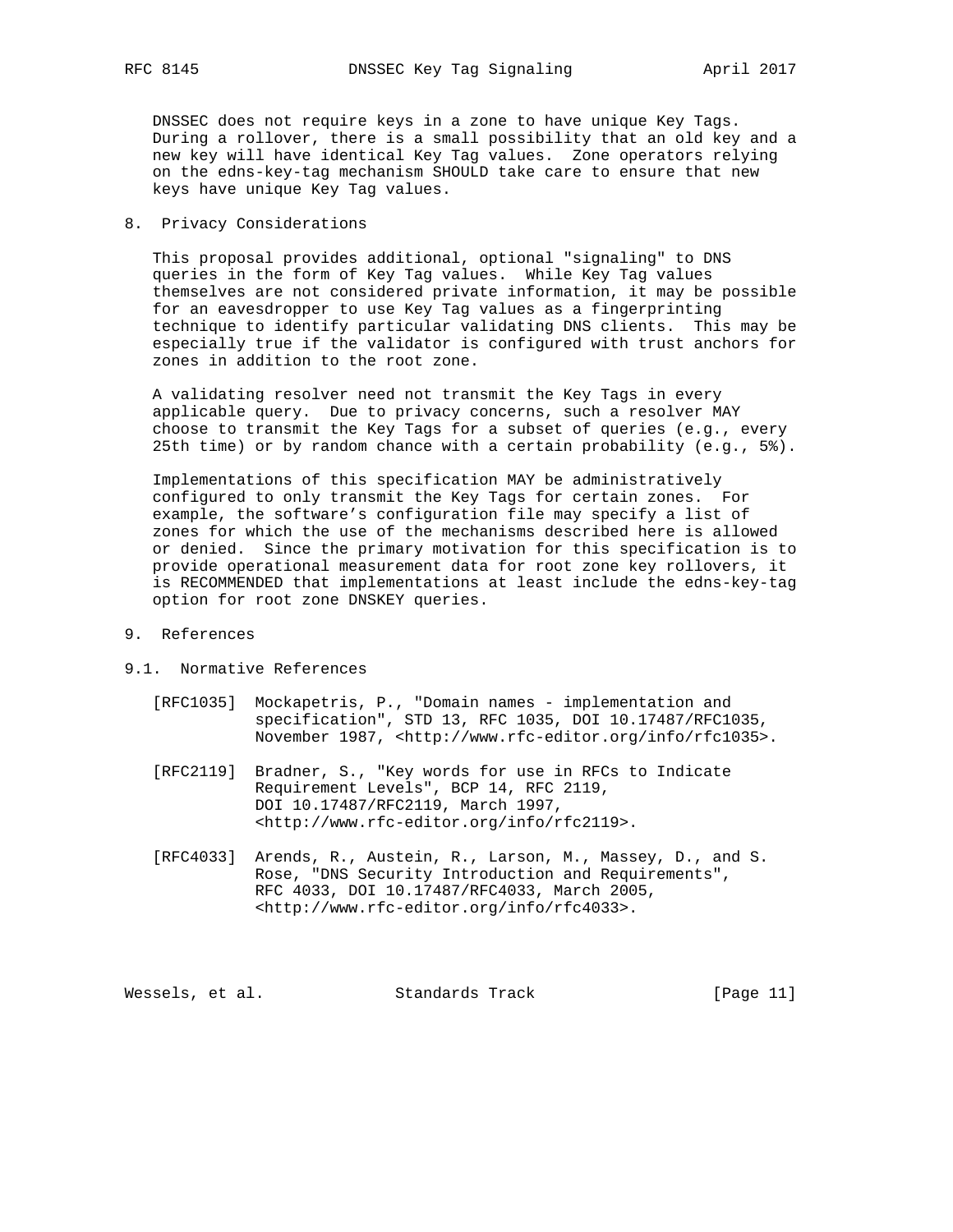- [RFC4034] Arends, R., Austein, R., Larson, M., Massey, D., and S. Rose, "Resource Records for the DNS Security Extensions", RFC 4034, DOI 10.17487/RFC4034, March 2005, <http://www.rfc-editor.org/info/rfc4034>.
- [RFC4035] Arends, R., Austein, R., Larson, M., Massey, D., and S. Rose, "Protocol Modifications for the DNS Security Extensions", RFC 4035, DOI 10.17487/RFC4035, March 2005, <http://www.rfc-editor.org/info/rfc4035>.
- [RFC6891] Damas, J., Graff, M., and P. Vixie, "Extension Mechanisms for DNS (EDNS(0))", STD 75, RFC 6891, DOI 10.17487/RFC6891, April 2013, <http://www.rfc-editor.org/info/rfc6891>.
- 9.2. Informative References

 [NSEC-NSEC3-Usage] Fujiwara, K., Kato, A., and W. Kumari, "Aggressive use of DNSSEC-validated Cache", Work in Progress, draft-ietf-dnsop-nsec-aggressiveuse-09, March 2017.

- [RFC5011] StJohns, M., "Automated Updates of DNS Security (DNSSEC) Trust Anchors", STD 74, RFC 5011, DOI 10.17487/RFC5011, September 2007, <http://www.rfc-editor.org/info/rfc5011>.
- [RFC6975] Crocker, S. and S. Rose, "Signaling Cryptographic Algorithm Understanding in DNS Security Extensions (DNSSEC)", RFC 6975, DOI 10.17487/RFC6975, July 2013, <http://www.rfc-editor.org/info/rfc6975>.

Wessels, et al. Standards Track [Page 12]